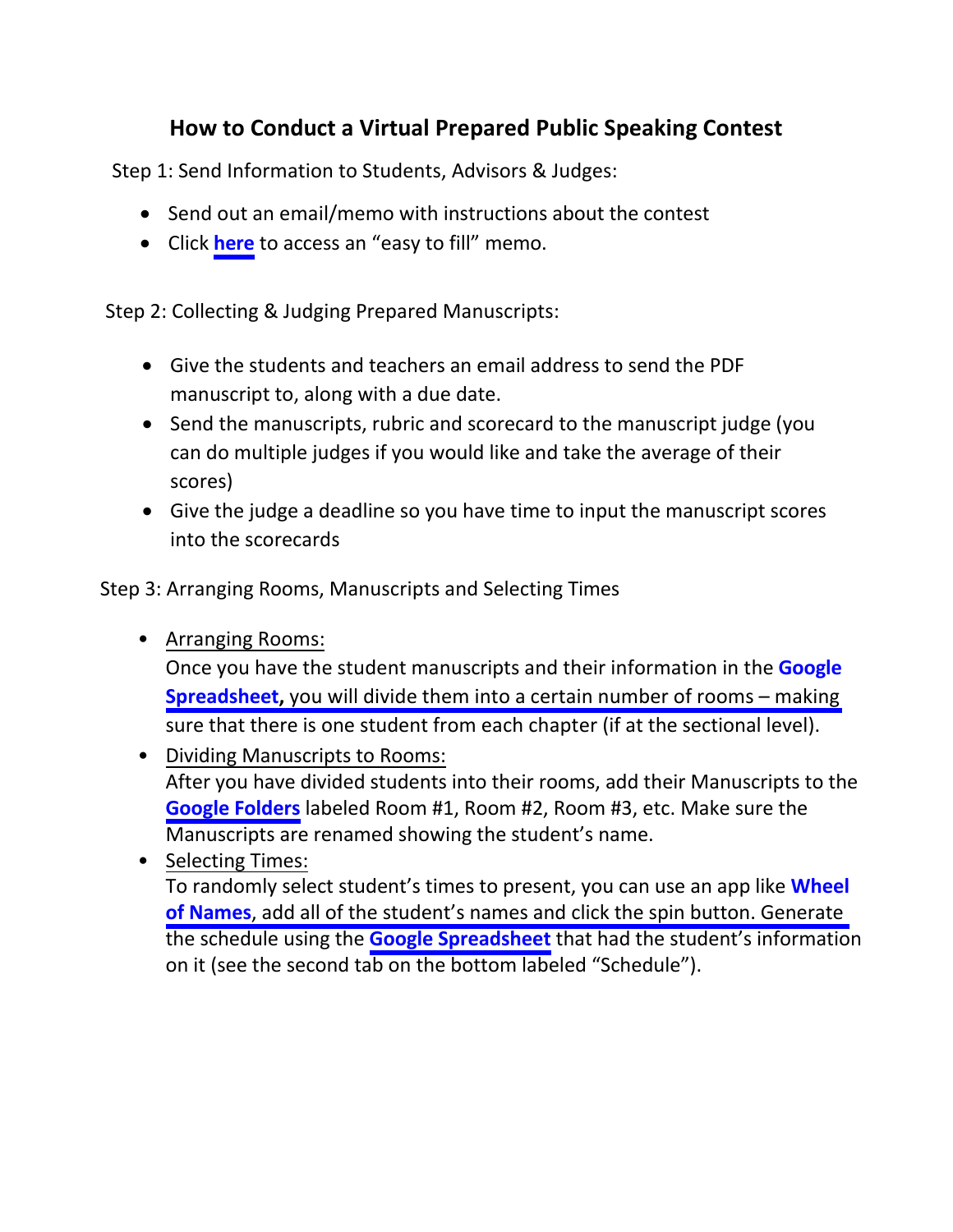<span id="page-1-0"></span>Step 4: Zoom Set Up:

- Make sure you have an account that can support the amount of time and number of people.
- Create zoom, link, code and password for the day of the eve[nt. \(Click](https://docs.google.com/spreadsheets/d/1JwfHQWMt7HQKz_i17-ke3tmWAYhCfVrwnbrKzEelLX0/edit?usp=sharing) **[here](#page-7-0)** to learn how to do a basic set up)

Step 5: Email Judges, Students & Advisors with final information:

- Email Judges about a week before the contest along with an orientation date to go over the Google Folder (click **[here](#page-6-0)** for a sample email)
- Email Students & Advisors 3 days before with the link, description of the contest day, and the schedule.
- Email Judges, Students & Advisors a reminder email 1 day before contest.

### Step 6: Day of Event:

### Coordinators:

- Zoom Coordinator moving judges and contestants during the contest
- Score Coordinator collecting final scores of the judges and inputting them on the **[Spreadsheet](https://docs.google.com/spreadsheets/d/1JwfHQWMt7HQKz_i17-ke3tmWAYhCfVrwnbrKzEelLX0/edit?usp=sharing)** that has the schedule. (Click on the tab on the bottom of the spreadsheet that says "schedule").

### In the Zoom:

- Have judges show  $30 45$  minutes before the start of the contest
- Go over how to access the scorecards, who is which judge & the timekeeper for each room.
	- o Timekeeper does not need to judge, but will be in charge of announcing the contestant when they enter the Breakout Room, follow the manuscript with the contestant is presenting, keeping track of the time of the speech and time the questions. Timekeeper informs the coordinator when they are ready for the contestant to enter the room (texting is the easiest).
	- o [Judges Sco](https://docs.google.com/spreadsheets/d/1JwfHQWMt7HQKz_i17-ke3tmWAYhCfVrwnbrKzEelLX0/edit?usp=sharing)re the contestant based on the scorecard and ask questions. Scores must be entered before moving onto the next contestant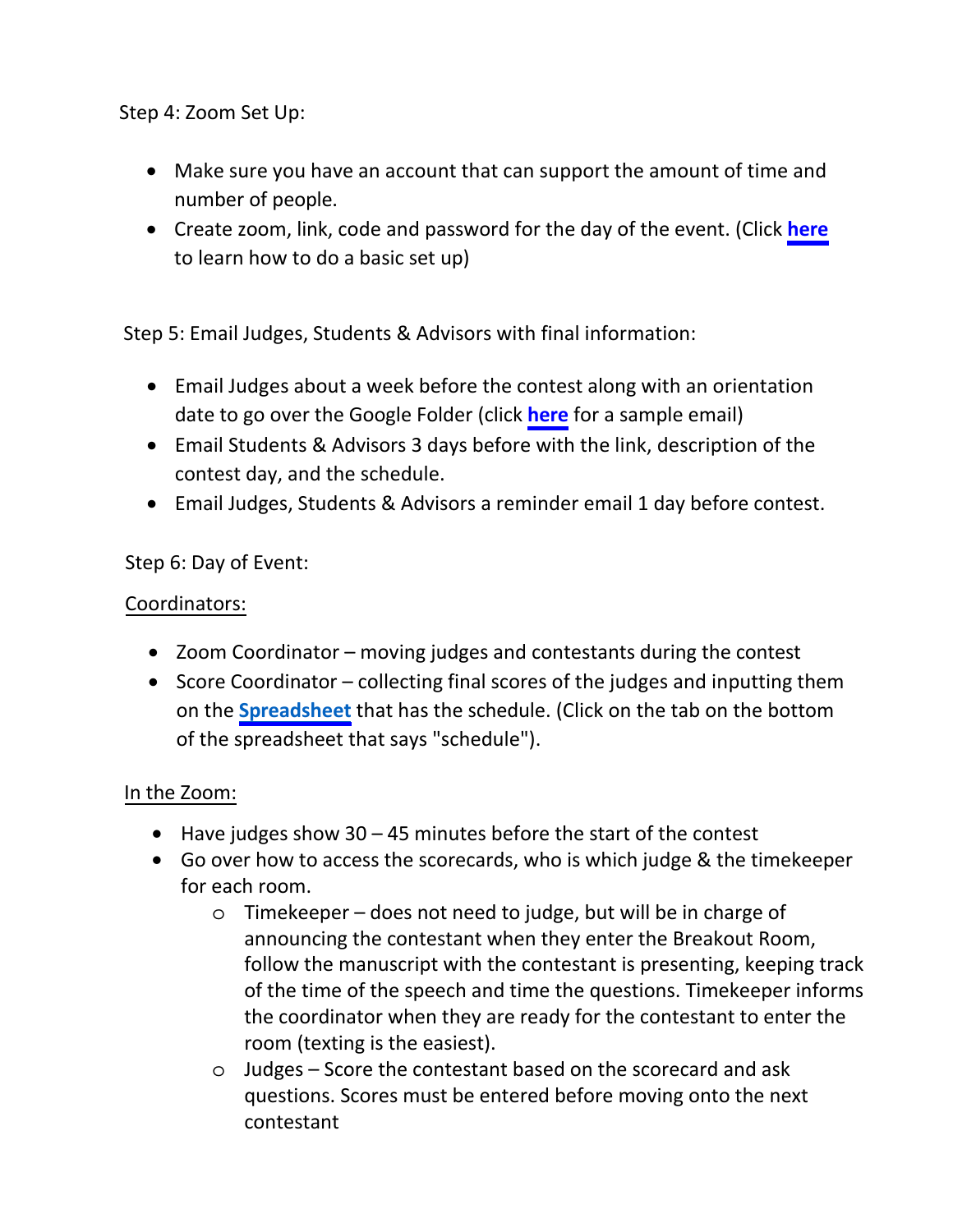- <span id="page-2-0"></span>• Disperse judges into Breakout Rooms to discuss questions.
- Contestants should arrive 10 minutes before their scheduled time. They will be in the waiting room waiting to enter the main room with the coordinator.
- Once all students have arrived in the waiting room for the first scheduled time frame, admit them into the main room (for example, three students are scheduled for 3 PM. Once all three students are in the waiting room, admit them into the main room for instructions).
- Once students are in the main room with coordinator, the coordinator will explain how the contest will work:
	- o Sample: "Once I have been notified by the timekeeper in your designated room, I will send you to that Breakout Room. On your screen, you will see a box appear asking you to move to the Breakout Room -click accept. Once you are in the Breakout Room, the timekeeper with introduce you and your speech topic. Once they have finished introducing you, you may start speaking. You have 7 minutes for your speech followed by 5 minutes of questions. The timekeeper will inform you when you are out of time – please stop talking once the timekeeper has called "time". When you are done, you are free to leave the Zoom meeting all together. We will all return back at PM to announce the students moving onto the final round."
- The timekeeper will inform the coordinator that they are ready for the contestant and the coordinator will send that student over to the Breakout Room (click **[here](#page-9-0)** for instructions on how to send people to Breakout Rooms)
- Continue this process until all contestants have gone through.

### Collecting Scores:

• As the contest is going on, the score coordinator will be collecting the final scores that they judges have inputted in the scorecards.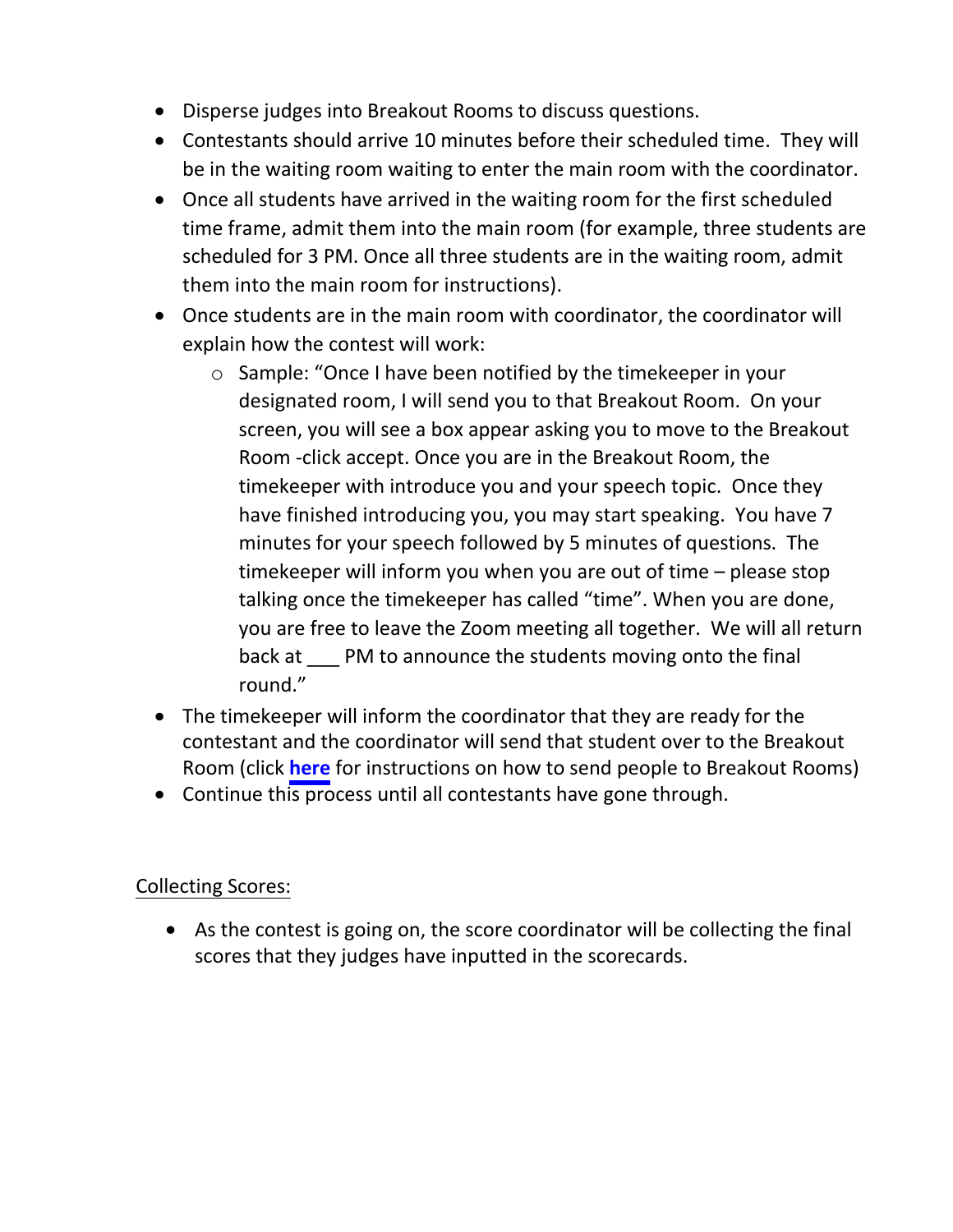• The coordinator will go through the scorecards, take the final scores of each judge for each contestant and place them on the **[Spreadsheet](https://docs.google.com/spreadsheets/d/1JwfHQWMt7HQKz_i17-ke3tmWAYhCfVrwnbrKzEelLX0/edit?usp=sharing)**, schedule tab, next to the contestant's names:

|      | Judges Scores and Rankings |      |   |      |       |
|------|----------------------------|------|---|------|-------|
|      |                            |      |   |      |       |
| rank | 2                          | rank | 3 | rank | total |
|      |                            |      |   |      |       |
|      |                            |      |   |      |       |
|      |                            |      |   |      |       |
|      |                            |      |   |      |       |
|      |                            |      |   |      |       |
|      |                            |      |   |      |       |

- Once all the scores are inputted for that particular room, the coordinator will the rank the judges scores and add up the rankings for each contestant.
- The contestants with the lowest scores are the highest placing individuals.
- The coordinator will create the final round schedule and present the top students who would be moving on in the Zoom meeting.

### Final Round:

- Repeat same steps.
- [Score Coordinator will be creating the](https://docs.google.com/presentation/d/1_aPuSukTxnidXX-kwu2B6BuLCZrDG4DLMG9t5Vzx94o/edit?usp=sharing) **Awards Presentation Powerpoint** once the final round is complete.

Step 7: Awards Presentation:

- Use the same Zoom link to present the awards.
- Share screen to show the Awards Powerpoint.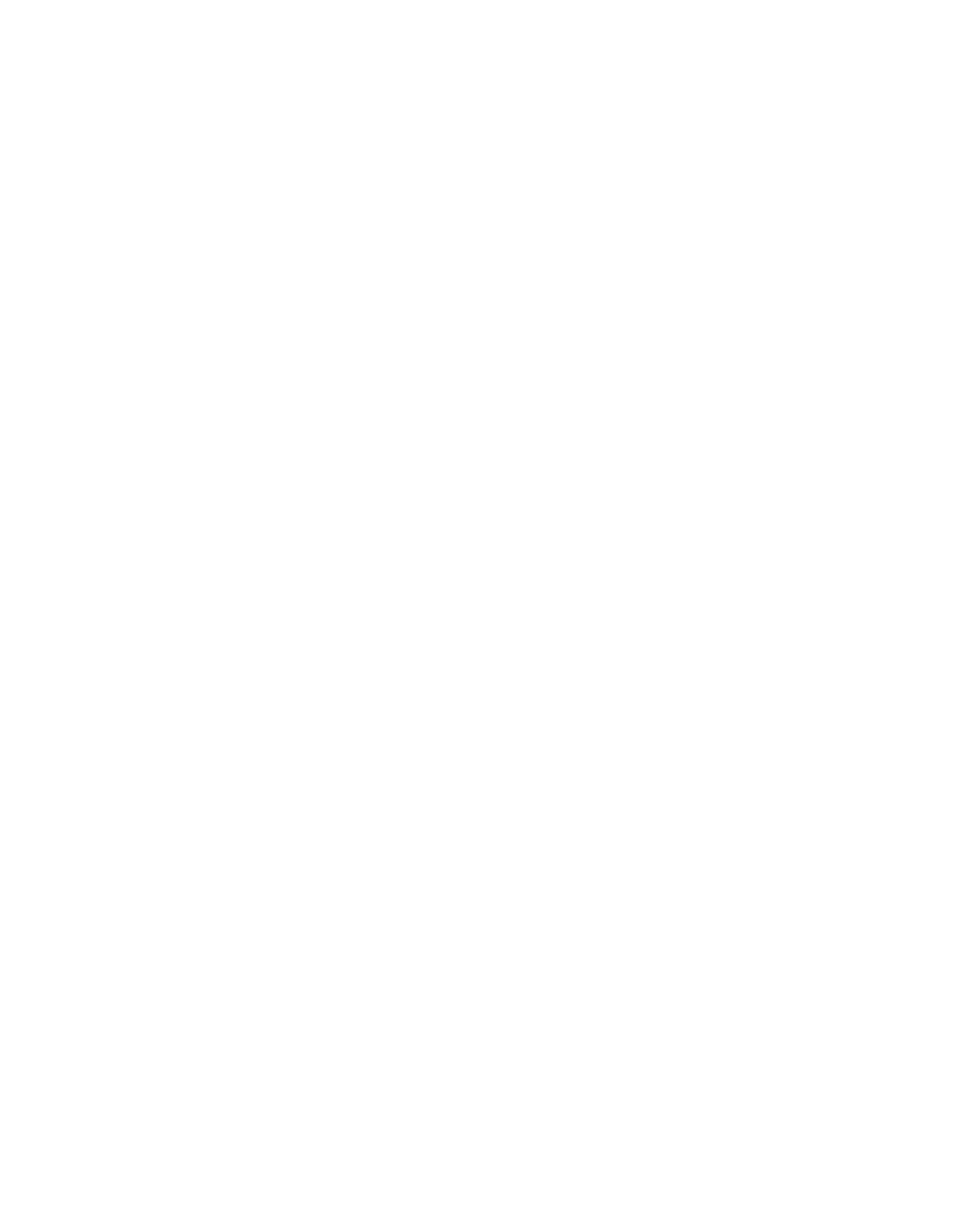<span id="page-5-0"></span>

| To:   | Prepared Public Judges, Coaches and Contestants                                               |
|-------|-----------------------------------------------------------------------------------------------|
| From: | Chapter Advisor / Section Prepared Coordinator                                                |
| Re:   | <b>Rules and Format for Local/Section Virtual Prepared Public</b><br><b>Speaking Contests</b> |

This year the Prepared Public Speaking Contest will be done virtually. Please see the rules and format for this contest list below.

- 1. Digital Platform & Format:
	- Virtual contest will be done using Zoom.
	- Contestants will be informed two days before the contest, via email, with the time and link to join the Zoom conference and directions on how the contest will be ran.
	- Contestants will be assigned a specific time to log into Zoom. They will be instructed to show up 10 minutes early and be in the "waiting room" until the contest moderator allows them into the presentation room.
	- The judging room will have 3 judges and a room monitor/timekeeper.
	- There will be a preliminary round and final round for the contest.
	- Only judges and contestants will be able to participate in the judging room. No other spectators, advisors or parents will be allowed.
	- Speeches will not be recorded.
- 2. Official Dress and Presentation:
	- Contestants need to be in official dress when competing in the contest.
	- Contestants must stand in order to give their speech and should make sure they are within the Zoom frame.
- 3. Curricular Code:
	- Please see the Prepared Public Speaking Curricular Code for rules
	- CHANGE: Students will be assigned a time to present their speech and will not be "drawing" for times.
- 4. Distribution of Materials to Judges:
	- Judges will be provided a link to a shard Google Folder in which they will have access manuscripts, scorecards and rubrics.
	- Judges will participate in an orientation day on
- 5. Contest Date:

 $\overline{\phantom{a}}$ 

- 6. Manuscripts: Please have manuscripts emailed to \_\_\_\_\_\_\_\_\_\_\_\_\_\_\_\_\_\_\_\_\_\_\_ by
- 7. Contact Information: Please fill out the spreadsheet with the proper contact information for the contestants and advisors. Please have complete by \_\_\_\_\_\_\_\_.

If you have any questions, do not hesitate to contact me.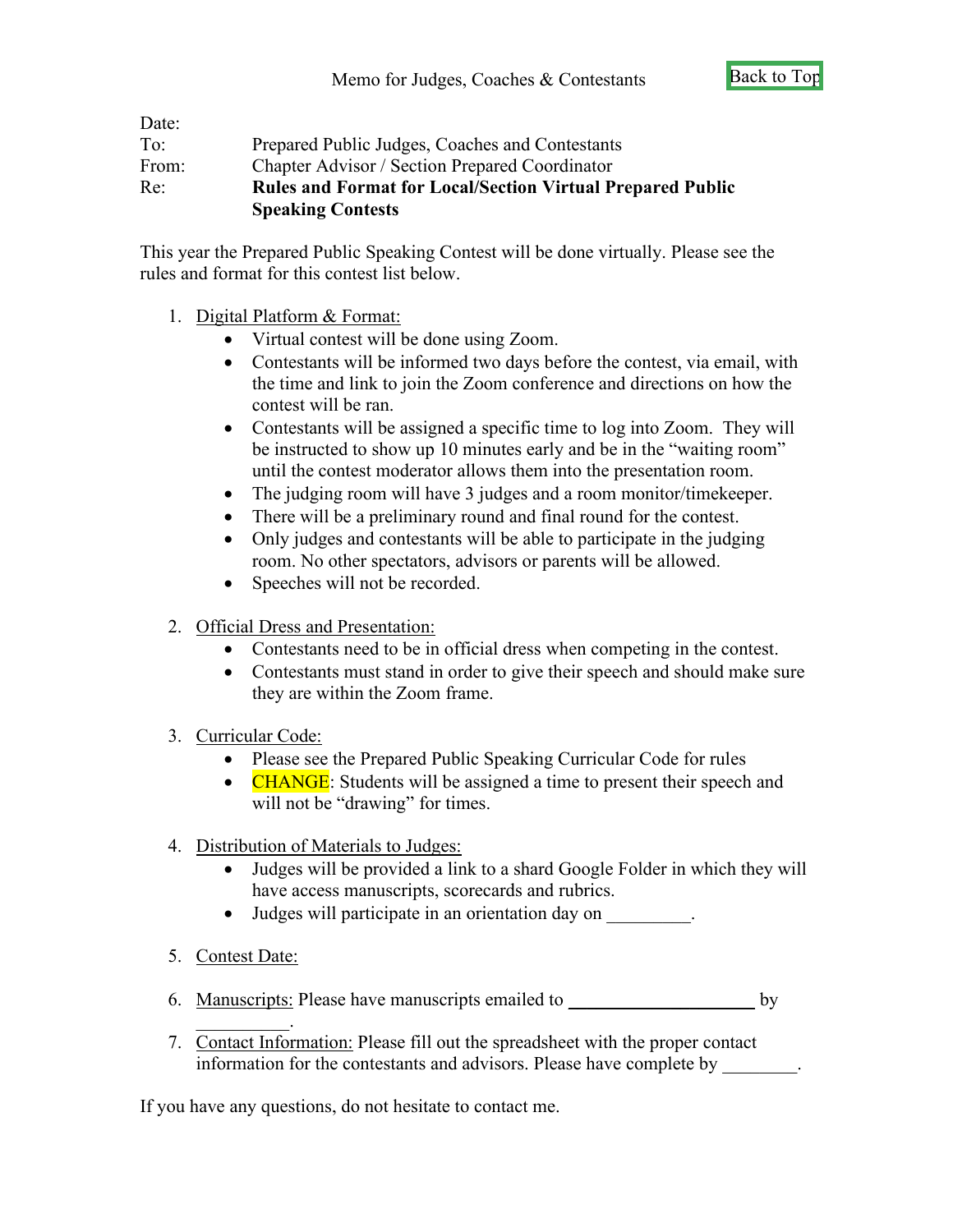## **Email Sample - Judge:**

<span id="page-6-0"></span>**Attachments to add**: Judging Information, Curricular Code, Schedule & Virtual Prepared Memo

Good Afternoon,

I hope this email finds you well. Thank you for volunteering to be a judge for the Prepared Public Speaking Contest. We will be meeting on \_\_\_\_\_\_ at \_\_\_ pm to go over the procedure and to place judges in their specific rooms.

In order to prepare for the Prepared contest on **date of contest**, I have attached an orientation video. The orientation video is about 10 minutes long. Please watch this video and follow the rules on how to prepare for the contest.

I have also added you to our Google Folder - *Prepare Speaking Contest*. Here, you will find all the manuscripts, scorecards, and rubrics for our contest on  $\blacksquare$ 

#### **How to prepare for the contest:**

1) Watch the orientation video: (insert your own video – see the video below as a sample.) <https://drive.google.com/file/d/1weIQBFT0MzymuQsYZDYtAt7e5KHVjp8H/view?usp=sharing>

2) Go to Google Folder: (insert sharable link here)

3) Look at the schedule and judging information document to see what room you are going to be judging.

4) Read through the manuscripts that are designated to your Zoom room and generate 2-3 questions for each speech. You will have time on the day of the contest to discuss with the other judges in your room which questions you will be asking students.

5) Read through the guidelines to become familiar with the contest.

#### **Zoom Information:**

(add here)

*If you find an issue with the date and time or if you have any questions regarding the contest, please contact me through email or cell phone.*

I look forward to seeing you on **date of the contest & time.**

Best Regards,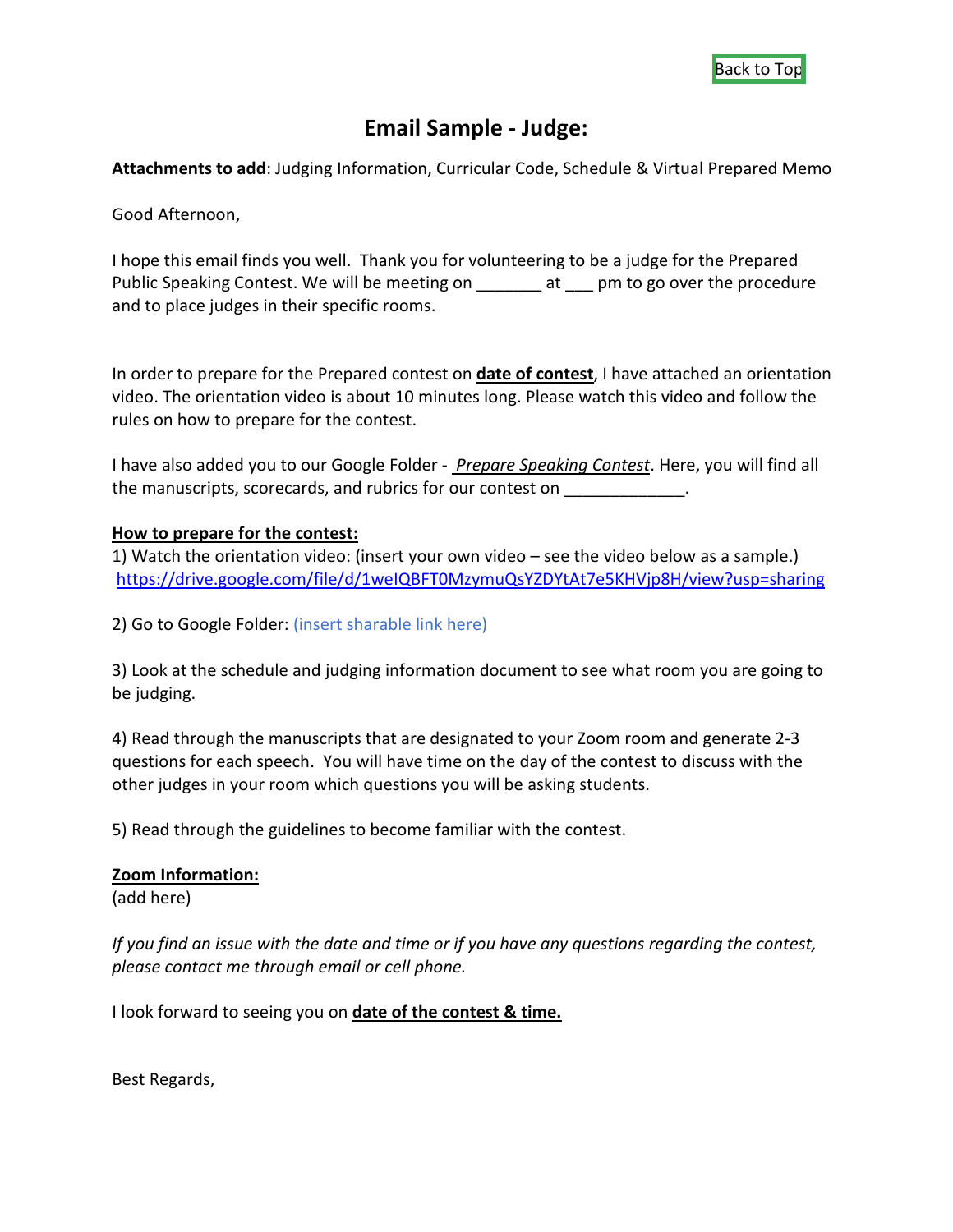### **How to Step Up Zoom**

#### <span id="page-7-0"></span>**Quick Zoom Tip:**

1) Zoom account. Please make sure you have the proper Zoom account to cater to your event. Please see the **Zoom Pricing to decipher which option is best for your event.** 

#### **Organizing your Zoom Meeting and Set Up**

- 1) Click on the "Settings" tab in your Zoom account
- 2) Click on "In Meetings (Advanced)"
- 3) Click for your Zoom Breakout Rooms to be activated so you can move people manually



#### 4) Create Zoom Meeting

Click on the "Schedule a Meeting" in the upper right-hand corner



Scroll down and make sure that you enable the host and guests to use their video and audio and then press "Save". Also make sure the "enable waiting room" box is checked.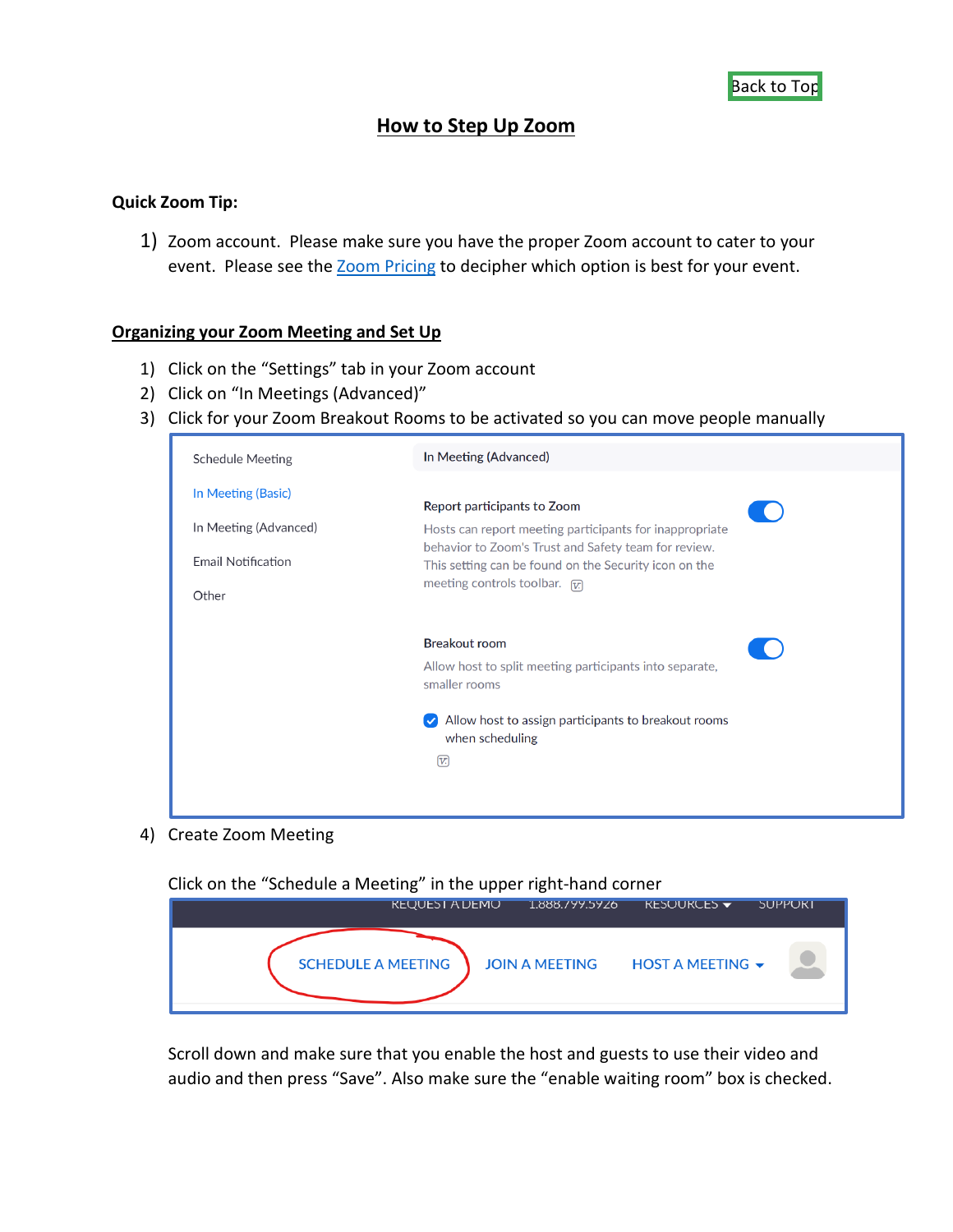| <b>Video</b>           | <b>Host</b>                                    | $\bigcirc$ off<br>$\bullet$ on |  |  |
|------------------------|------------------------------------------------|--------------------------------|--|--|
|                        | Participant                                    | off<br>$\bullet$ on            |  |  |
| <b>Audio</b>           | ( )<br>Dial from United States of America Edit | <b>●</b> Both                  |  |  |
| <b>Meeting Options</b> | Enable join before host                        |                                |  |  |
|                        | $\vee$ Mute participants upon entry $\vee$     |                                |  |  |
| ✔ Enable waiting room  |                                                |                                |  |  |
|                        | Only authenticated users can join              |                                |  |  |
|                        | Breakout Room pre-assign                       |                                |  |  |
|                        | Record the meeting automatically               |                                |  |  |

5) Copy the Zoom meeting information and share it with participants and advisors/teachers through an email

\*Video – [How to Create A Zoom Meeting](https://youtu.be/LE2w9tRpF4I)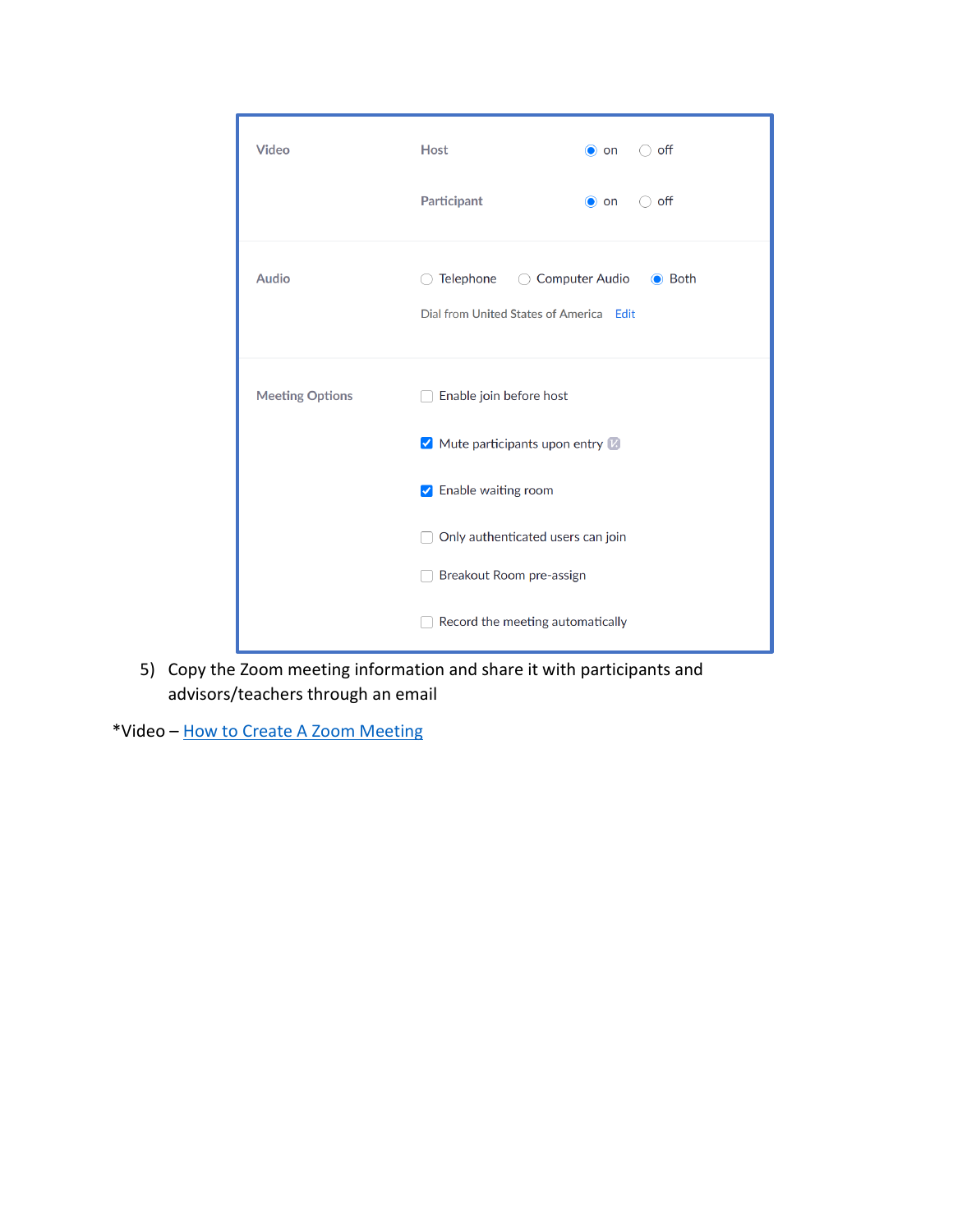## **Creating Rooms & Moving Participants**

#### <span id="page-9-0"></span>**Creating Rooms:**

Scenario: You are hosting a Public Speaking contest event. You need two breakout rooms, a holding room and a waiting room.

- 1) During the day of your event, invite the judges at least 30 minutes before the contest. During this time you can give them information on how the contest will be conducted and what they will expect.
- 2) When the judges are done with their orientation, you can create the Breakout Rooms.
- 3) To create a Breakout Room, click on the tab at the bottom of your screen labeled "Breakout Room"



4) Select how many rooms you would like to have (besides the main host room) and click on "Manual".

| <b>Create Breakout Rooms</b>                                                  |  |  |  |  |  |
|-------------------------------------------------------------------------------|--|--|--|--|--|
| $\begin{vmatrix} 2 & 1 \end{vmatrix}$<br>Assign 0 participants into<br>Rooms: |  |  |  |  |  |
| Automatically <b>O</b> Manually                                               |  |  |  |  |  |
|                                                                               |  |  |  |  |  |
| 0 participants per room                                                       |  |  |  |  |  |
| <b>Create Rooms</b>                                                           |  |  |  |  |  |

- 5) Click "Create Room". A box will appear with the number of rooms you requested.
- 6) To add people to your rooms, click on "Assign" and select the people you would like to designate to that specific room.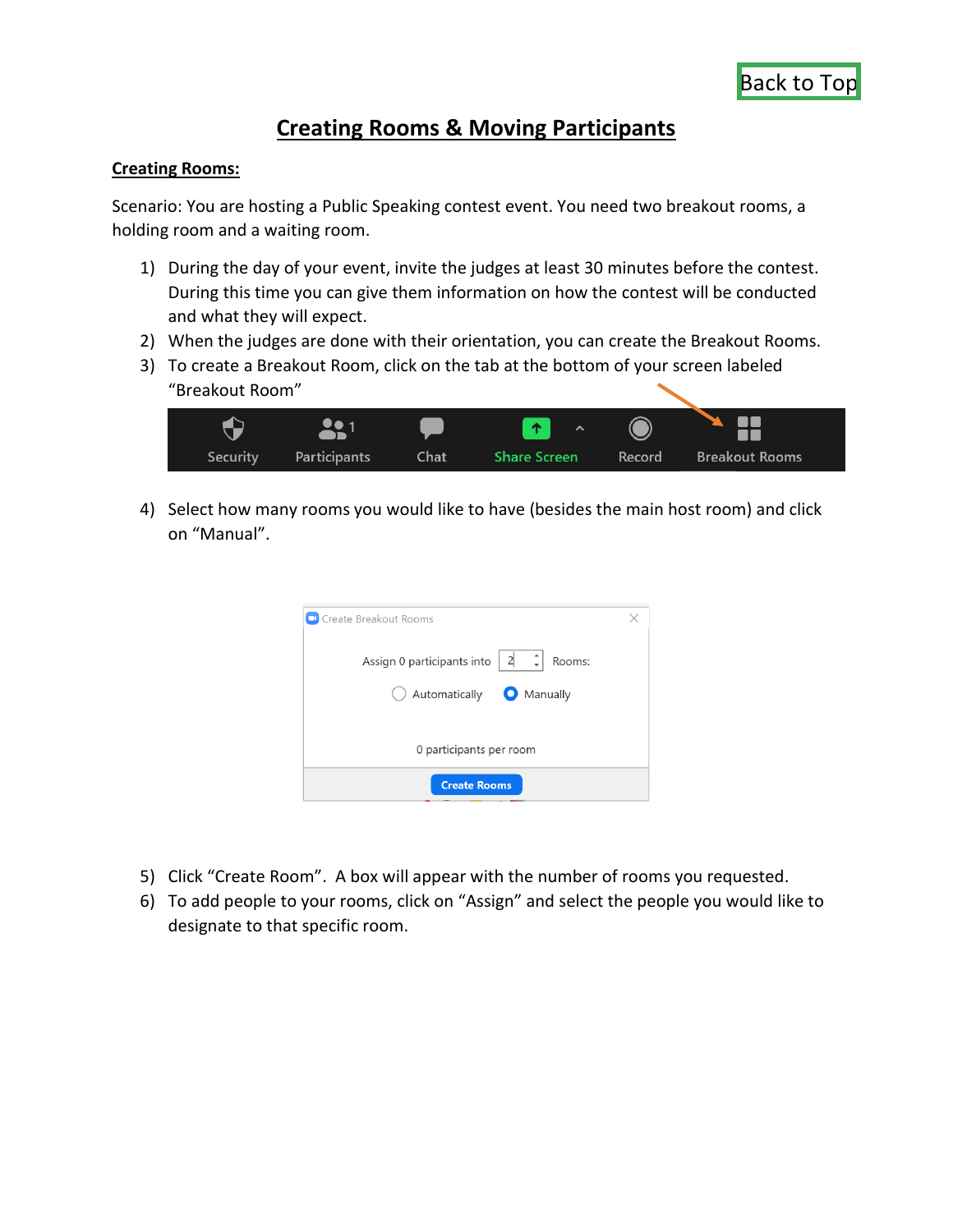| <b>Breakout Rooms - Not Started</b> |                      |            | ×                     |
|-------------------------------------|----------------------|------------|-----------------------|
| <b>Breakout Room 1</b><br>▼         |                      |            | Assign                |
| * Breakout Room 2                   |                      |            | <b>Assign</b>         |
|                                     |                      |            |                       |
|                                     |                      |            |                       |
|                                     |                      |            |                       |
|                                     |                      |            |                       |
|                                     |                      |            |                       |
|                                     |                      |            |                       |
|                                     |                      |            |                       |
|                                     |                      |            |                       |
|                                     |                      |            |                       |
|                                     |                      |            |                       |
|                                     |                      |            |                       |
|                                     |                      |            |                       |
| Recreate $\sim$                     | Options $\,\,\vee\,$ | Add a Room | <b>Open All Rooms</b> |
|                                     |                      |            |                       |

- 7) Once you have assigned everyone, you can click on "Open All Rooms". The participants will receive a notification on their screen and they will be pushed to that specific room.
- 8) Once judges have been moved to their designated interview rooms, there should be no one else in the "Main Room" except for the coordinator.
- 9) The coordinator will be the one to admit students into the Breakout Rooms once they appear to present their speech.

#### **Adding People from the Waiting Room to Breakout Rooms During Event:**

- 1) Students that are entering the Zoom to deliver their speech will be added to the "Waiting Room".
- 2) To view participants in the Waiting Room, click "Participants" on the bottom of the screen.

| <b>START</b> |              |      | <b>AND</b><br>$\boldsymbol{\wedge}$ |        |                       |
|--------------|--------------|------|-------------------------------------|--------|-----------------------|
| Security     | Participants | Chat | <b>Share Screen</b>                 | Record | <b>Breakout Rooms</b> |

3) Participants that are in the "Waiting Room" will show their name an "Admit" or "Remove" button next to it.

| Participants (2)                | Done            |
|---------------------------------|-----------------|
| 1 person is waiting             |                 |
| Eren Yaeger (Guest)<br><b>A</b> | Admit<br>Remove |
| ومستقصد ومحافرها فستستط والمستر |                 |